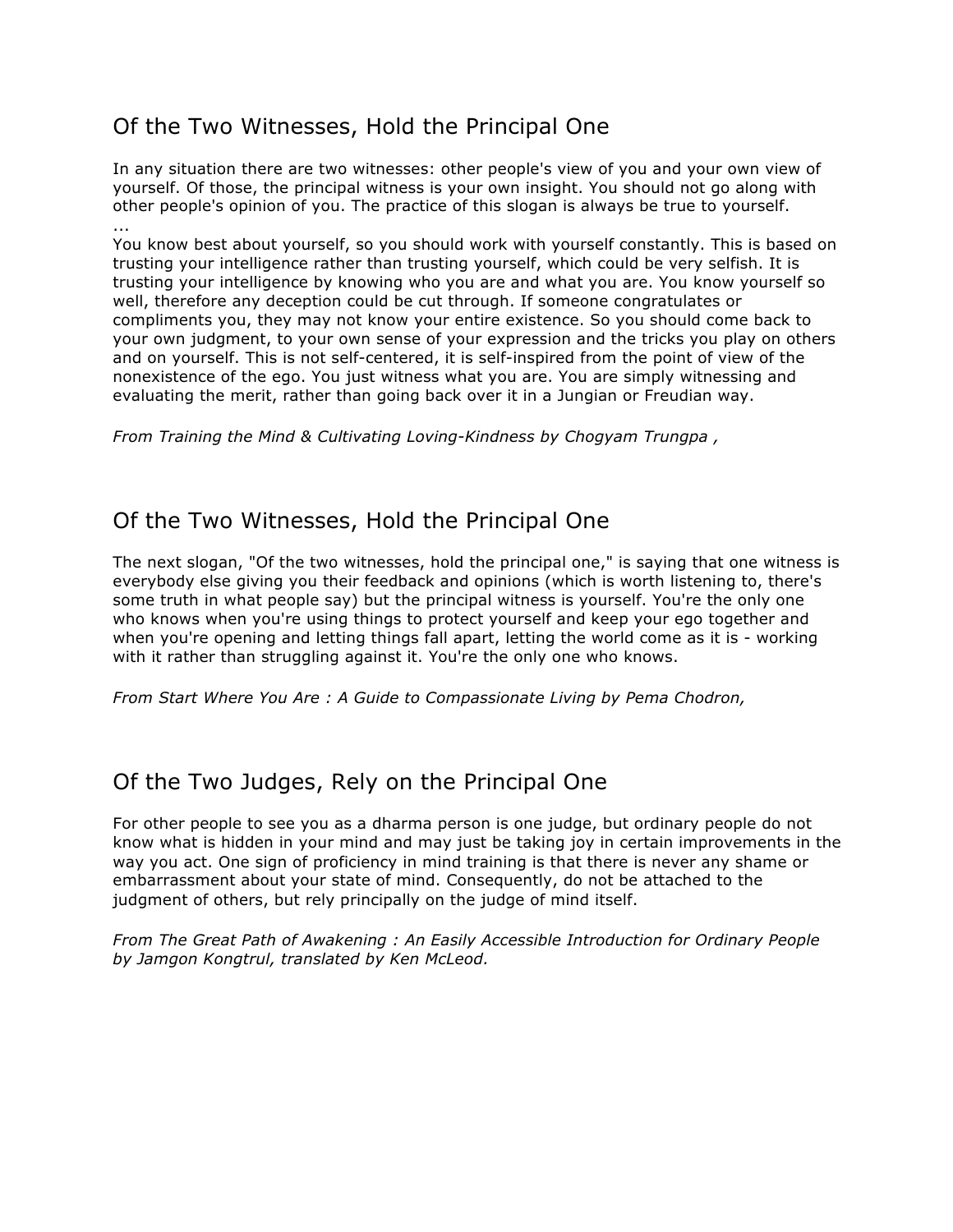#### Maintain the Chief of the Two Witnesses

The two witnesses are others and oneself, and both have some value. It is worthwhile to heed other people's estimation of us, but, as Sechibuwa swiftly points out, it is not the chief of the two witnesses. We can pull the wool over other people's eyes, either intentionally or unintentionally by showing our best side regardless of what is going on inside. Others are to be taken into account, but the chief witness is our own internal awareness. With careful, honest introspection we can judge the quality not only of our physical and verbal behavior, but also of our own private mental activity. We ourselves are the principal witness of whether our Mind Training is authentic and working properly.

*Excerpted from: The Seven-Point Mind Training(first published as A Passage from Solitude : Training the Mind in a Life Embracing the World), by B. Alan Wallace.*

#### Retain the Two Witnesses of Foremost Importance.

The first is the external witness of other people who observe our outward behavior and appearance. If our practice is developing well, others will judge us by our actions and will easily see whether our Dharma has been taken to heart or is merely on the tip of our tongue. If we are truly practicing, our gross emotional afflictions will decrease and our outward behavior will improve. However, this witness is not fully reliable because it is possible to deceive others by outwardly spouting clever words and pretending to be meditating and studying, while inwardly not engaging in any practice at all.

Therefore, the second witness is our spiritual master who embodies the Three Supreme Jewels and who is not separate at all from the intrinsic nature of our mind. If we are aware of this inner witness, who understands everything that is to be known, we shall realize that he is more strict and exact than the external one. If we are fully confident in the purity of our motivation and have no reason to feel ashamed in regard to this inner witness, this is a certain sign that we are truly following the teachings. However, if our practice is superficial and we deceive others into thinking we are sincere, we shall be concerned that the outer witness will see through our pretension. In this case we have convinced one witness, but not the most important one. Both should be present and undeceived.

The most essential thing is actually to practice by applying the truth of the teachings to every aspect of our life. Although learning Dharma is virtuous conduct, it is insufficient. We must meditate and cultivate the awakening mind continually. The Dharma is like food: we gain no benefit from merely looking at it. To receive its full value we must digest it through meditation and integration into our lives.

*Copyright Brian Beresford, 1977, 1996. Excerpted from Advice from a Spiritual Friend,*